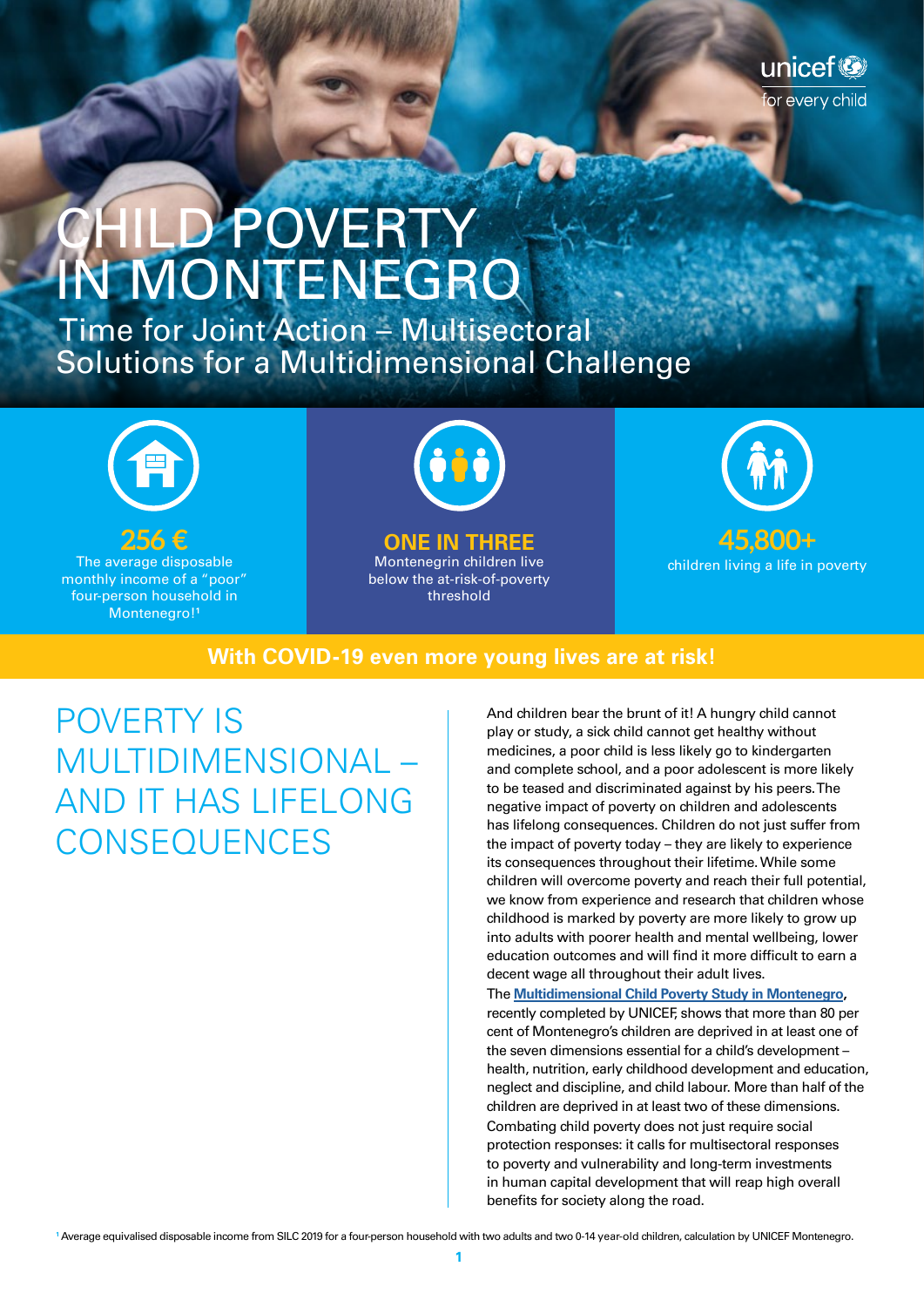### COVID-19 IS MAKING IT EVEN WORSE!

#### **Even prior to the COVID-19 crisis, child poverty was widespread in Montenegro.**

According to official statistics, in 2019 every third child was at risk of monetary poverty**<sup>2</sup>** and in recent years there has been negligible progress in this respect. In addition to high poverty rates as measured by official statistics, many families are living just above the poverty line and remain vulnerable to poverty from a single shock. The socio-economic impact of COVID-19 is exacerbating the situation – due to a growing number of people losing their jobs and livelihoods, 34,000 Montenegrin citizens could be falling into absolute poverty.

#### **Strategies that governments are adopting all over the world due to the present pandemic can make a significant difference in mitigating the social effects of economic recessions.**

The Government of Montenegro has adopted four emergency economic packages totalling over one billion euros to alleviate the negative impact of the coronavirus crisis on the economy. A major focus has been to help affected businesses to maintain economic activity, while one-off assistance to families and other vulnerable groups has been limited – 11 million in total.

While ad-hoc social assistance has alleviated some pressures it has also highlighted the importance of balancing economic growth and social protection strategies to prevent disastrous social consequences that can contribute to even longer and deeper recessions.

**HUMAN CAPITAL IS IN DIRE NEED OF INVESTMENT TOO. PROTECT BOTH THE ECONOMY AND SOCIETY!**



**2** Instead of the term "monetary poverty", the EU-SILC uses the term "at-risk-of-poverty", which nonetheless implies individuals'/families' limited financial capacities compared to the rest of the society. For easier reading, the term "poverty" is used throughout the document as a synonym for both "monetary poverty" and "at-risk-of-poverty".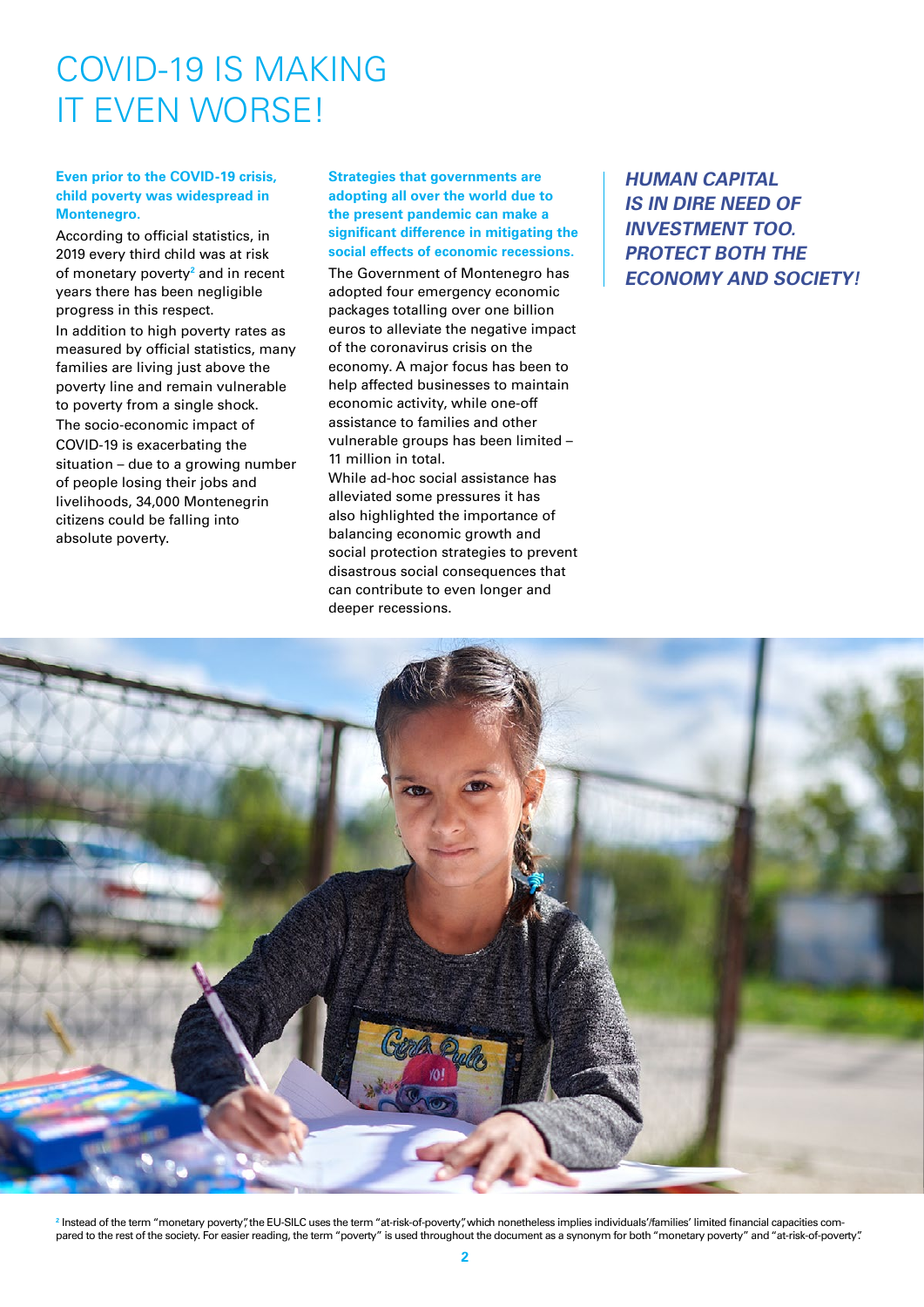## THE CASE FOR LONG-TERM MEASURES WITH A HIGH RETURN ON INVESTMENTS

A mixture of short- and long-term investments is needed to address complex challenges, such as child poverty. There is plenty of evidence from around the world about the high return on investments in early childhood development in terms of reducing poverty, increasing human capital and strengthening long-term economic growth.

Therefore, UNICEF is recommending that the government focus on both short- and long-term investments in its policy and response in order to address child poverty. Supporting children, especially in their early years, holds the key to a prosperous

future for Montenegrin society. It is an investment in the effective fight against child poverty that will bring at least a seven-fold return.**<sup>3</sup>**



In order to reverse the epidemic of child poverty and achieve substantial progress in improving the social protection of disadvantaged children and families in the coming years,

**UNICEF is urging the Government of Montenegro to adopt a multisectoral approach to addressing child poverty.**

### WHAT DOES A **ULTISECTORAL** PPROACH INCLUDE?

UNICEF is proposing a set of short- and long-term policy decisions, while underlining that all the reforms should be evidence-based and fiscally sustainable:

• Include more families in the Family Material Support (FMS) and Child Allowance programmes and combine them with social services to best respond to the needs of disadvantaged families.

• Introduce semi-universal cash transfers which cover the majority of children (except families living in high-income households), instead of a targeting approach with significant exclusion errors**<sup>4</sup>** .

• Improve the progressivity of the tax system: introduce tax allowances (a minimum amount of income not subject to personal income tax), reduce income tax rates for low-earning parents, and reduce VAT on child-related products.

• Establish a transition-to-work grace period for social assistance recipients until their jobs prove to be stable, and provide tax incentives for employers in order to enhance the employability of vulnerable groups, incl. young people.

• Invest in human capital development and make significant transfers to low-income families through universal provision of free textbooks and school meals.

• Maintain and increase investments in early childhood development (ECD) services in the coming years. The forthcoming analysis supported by UNICEF<sup>5</sup> estimates that an additional €7.7 million is needed per year to fill the gaps in the existing ECD programmes and to develop new, needed services.

**3** A seven-fold return on investment: the best start in life for every child, UNICEF.

**4** An error, due to which not all of its intended beneficiaries actually receive support from a certain programme. **<sup>5</sup>**INVESTMENTS IN ECD: Case of Montenegro, upcoming report by ISSS prepared with UNICEF support.